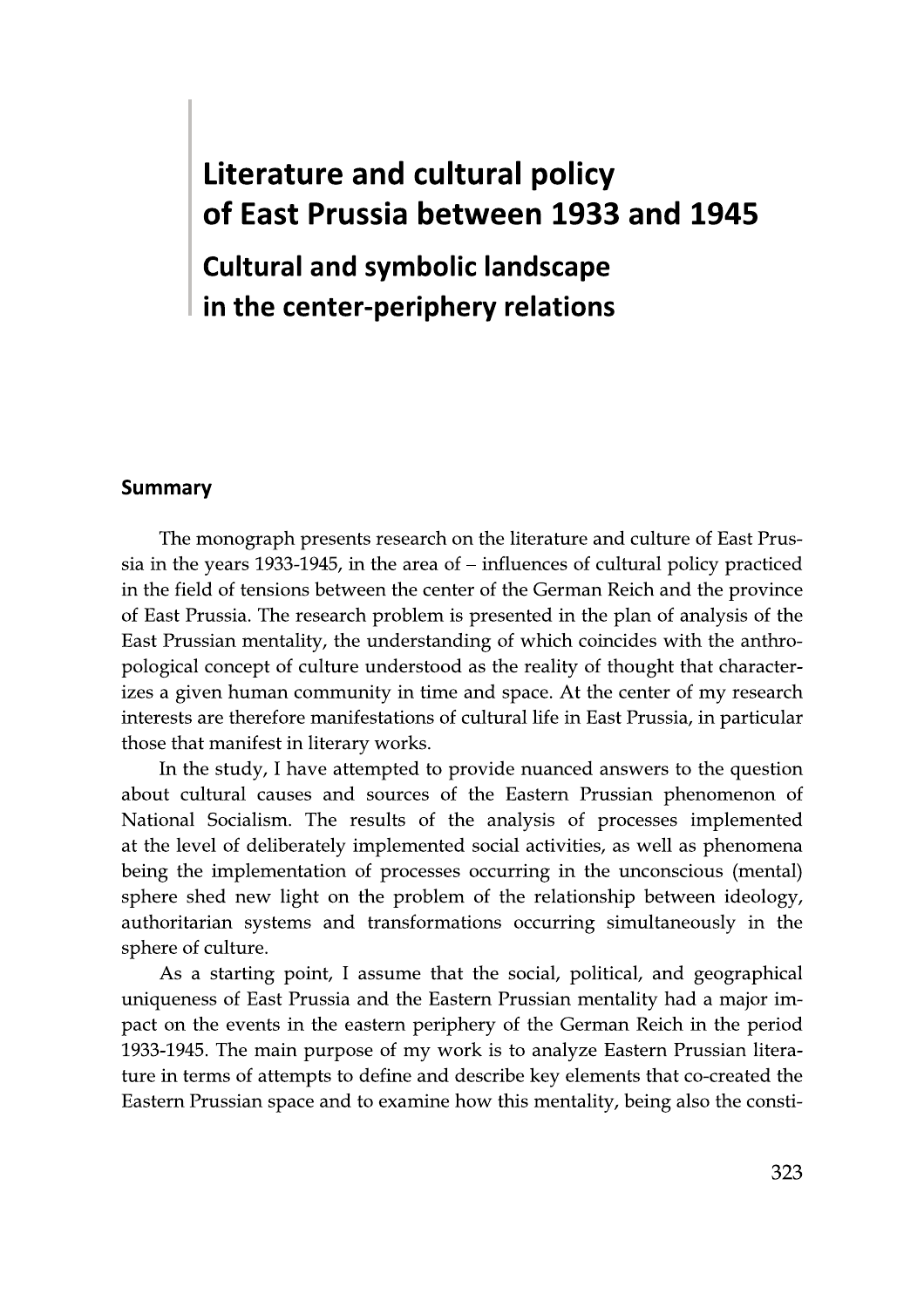tutive backbone of literary practice itself, was constructed at the level of literary discourse. Such a research intention into the literary field proves sensible, taking into account the fact that literature as a field of culture arises and interacts in spaces defined by geographical and historical boundaries, the specificity of which essentially co-determines the role of literature, and often its content - and vice versa, literary texts participate in the cultural and imaginative construction of these spaces.

The idea of – exploring the cultural landscape of East Prussia in the period 1933-1945 exclusively through research in the literary history is not legitimate at a time when the boundaries between humanities are blurred; literature studies, as never before, approach cultural studies in their perception of the subjects of research against the historical background of a given epoch. Using "relational reading of literature", referring in its basis to the theory of dialogism of Mikhail Bakhtin, I have read and analyzed literary texts in their connection with other texts from the period – from the period of National Socialism in East Prussia and the preceding Weimar Republic.

In search for a methodological basis, I have reached for conceptual resources of three scientific disciplines: literary analysis of the school of New Historicism and the poetics of culture, as well as the sociology of culture and literature and historical anthropology. The starting point is the thesis that literature research can be effectively carried out when literature is understood as the field of anthropologically understood culture.

In this perspective, both prose and poetical literature forms, as a product of a distinguished type of cultural practice, remain for me one of the empirical manifestations of the intersubjectively understood historical reality. Literature understood in this way may be treated as source material with special qualities for research not only strictly literary, but also for studies on the culture and mentality of a given epoch, and vice versa. This particularity results from the fact that literary forms of expression condense central symbols of a given historical culture, as well as cardinal meanings and fundamental metaphors that structure the experiences of participating entities.

At this point, it seems necessary to emphasize the difference between *men*tality that is thematic in the literature, in the press discourse and even in the scientific discourse of the studied epoch in descriptive mode, and *mentality as* a research category which bears characteristics of a heuristic tool. Defining the possibilities of mentality as a research category, I have utilised the research of Poznań-based methodologist Wojciech Wrzosek, who in his commentary on the dynamics of research on *mentalité*, aptly pointed to the following ongoing process: the concepts of mentality and culture are clearly approaching each other. He stated that regardless of whether culture is understood narrowly or broadly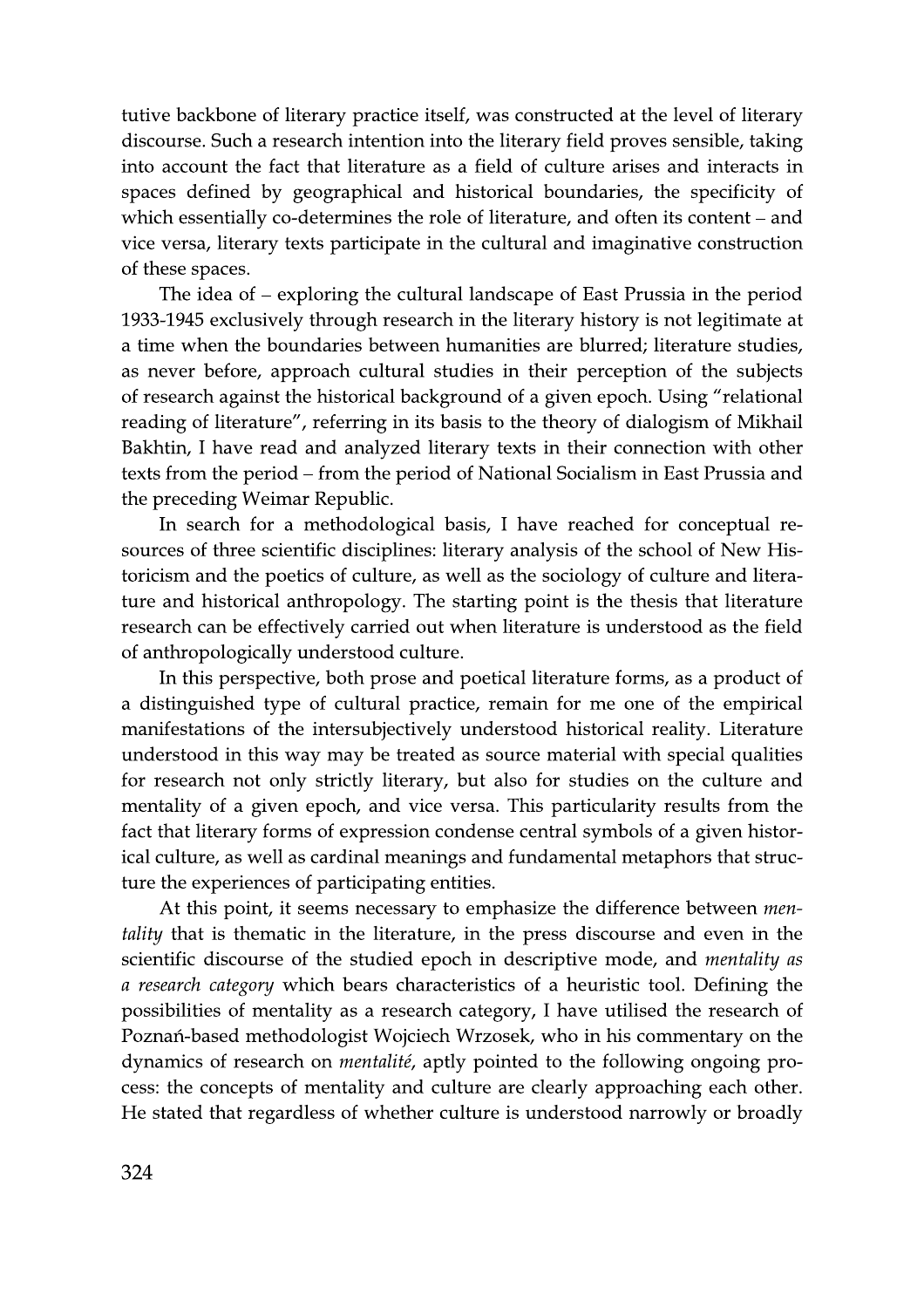(i.e. as the sphere of material and spiritual culture), the research on *mentalité* is understood as a study of culture. In this sense too, the category of mentality coincides today and is even replaced by the anthropological concept of culture understood as the reality of thought that characterizes a given human community in time and space.

In adopting such a conceptual research concept, the issue cognitively interesting for me is not only the mentioned relativity between the texts of different provenance, but also the possibility of going beyond the study of cultural expressions in order to seek *hegemony discourses* appropriate for the analyzed period. The next research stage, due to the immersion of the discourses of interest to me in the ideology of the 1933-1945 period, focuses on the so-called *ressemblances*, defined by Michel Foucault as correspondence, *i.e.* the relationship between discourses and non-linguistic reality.

The holistic approach to research on the culture of East Prussia during the period of National Socialism necessarily includes taking into consideration the actions of *institutions* aiming for the implementation of cultural policy, and the impact of this policy on the basic ideas and values shared by people participating in the East Prussian culture. In this respect I use the concept of Foucault who proposes to define discourses and to reveal the practices of power that are contained in these discourses. Referring to the category of power in the context of the research field of East Prussia during the Third Reich, I also use the *theory of power* developed by Hannah Arendt.

Power, in its various manifestations, is tied to the *centro-peripheral context* which in a unique way prejudged the course of social, historical and cultural events in East Prussia. An important element of my viewpoint is the problem of mutual influence of the German Reich, with its center in Berlin, and the province of East Prussia. Such influence was characterised by a tripartite layout: actors (writers and their literary work) – institutions – mechanisms, or *de facto* dependences produced by the subfields of the center and periphery remaining in mutual relations. East Prussia as the periphery of the German Reich can be undoubtedly defined as an area enjoying its own autonomy, thus as a provincial subfield of its own structure. In an attempt to explore the culture of East Prussia during the reign of National Socialism reflected in the cultural and symbolic landscape of this province, I have tried to define a network of concepts that enable us to capture the interaction of the constituent parts of the triangle.

These concepts include such research categories as the nation (Volk), the *fatherland (Heimat)* and *community identity,* as well as the binary opposition of the *open province* and *closed province*. The concept of the *East Prussia province* has been broken down into two ideological areas, namely: the province understood as geographical space (Raum) and the province as a mental map  $-$  a specific cultural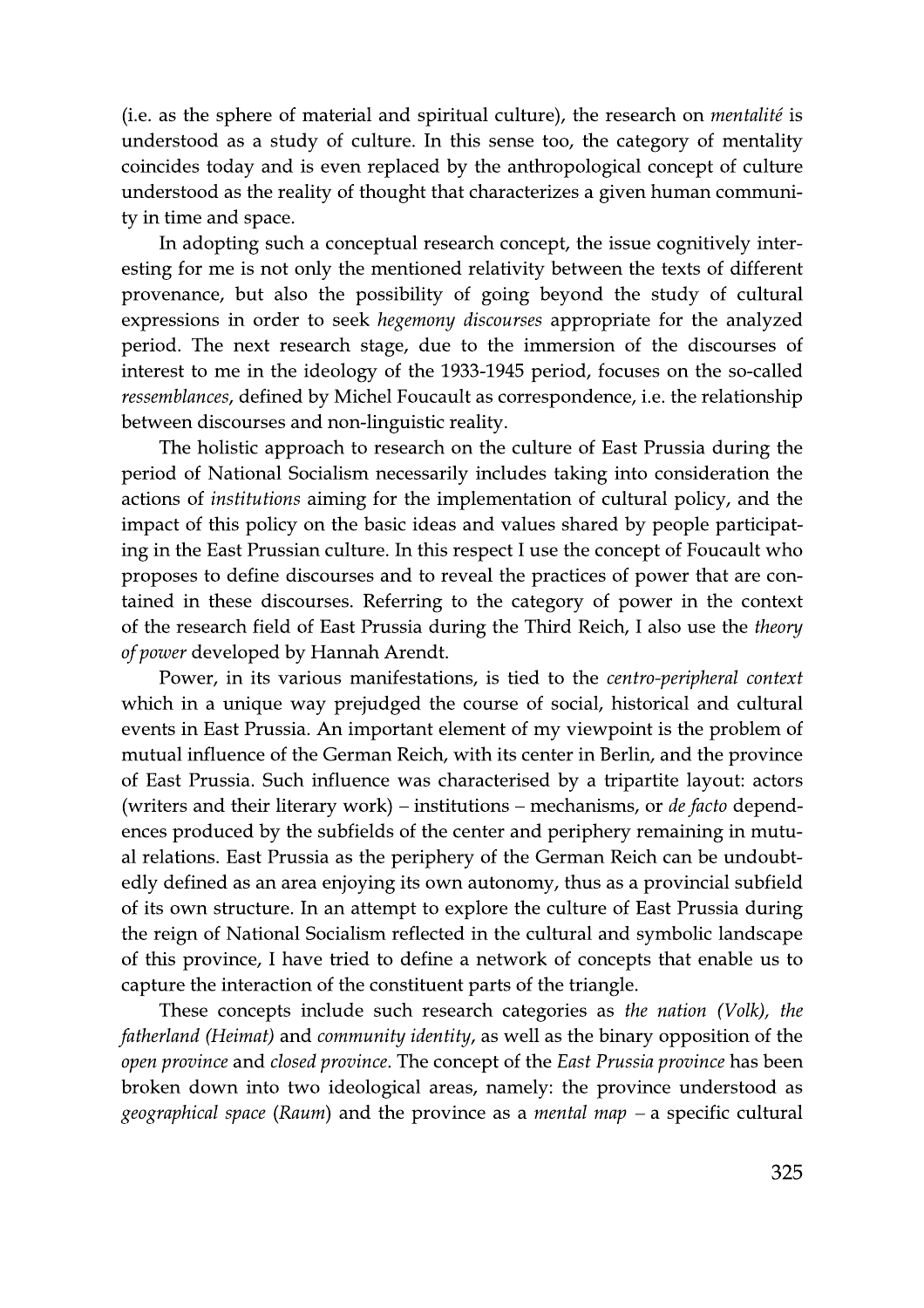code and symbolic capital functioning as a matrix for ethnic-regional-national identification with a given region. Looking for literary illustrations of the mythization of the "East Prussian landscape", I have searched for a certain list of canonical values - the cardinal features of the cultural alphabet of East Prussia, which I consider synonymous with the cultural and symbolic capital of "East" Prussia" in the sense proposed by Pierre Bourdieu. In the collective dimension, the set of these dispositions creates a quality called by Bourdieu the habitus  $$ a system of permanent dispositions that are transferred during the process of socialization. These acquired dispositions structure the practices and patterns of cultural perception and underlie the patterns of response to specific social situations.

The concepts of *cultural landscape* and *symbolic landscape* I have also derived from Bourdieu, in an interpretation of the categories of cultural and symbolic capital with a specific and original shift of meaning. In my work, I propose to understand the cultural landscape as a result of a specific cooperation and complementarity of the empirically available objectivizations of culture – in the form of various social practices and manifestations of thought reality that make up a locally symbolic landscape. The cultural harmony in question occurs between deliberately implemented practices shaping social reality (for example, political rituals) and landscape-forming artefacts of the reality of thought, among which I include the analyzed literary texts. In the general sense, the categories of culture and cultural landscape I understand and use alternatively, and when talking about the symbolic landscape, I refer specifically to the reality of thought.

The research time frame I have selected is limited by the period of National Socialism, which inevitably encourages the study of the relationship between the literature emerging at that time and the system of supervisory institutions controlling various areas of life, including cultural life. In order to capture the paradigm shift in the discourses which co-create the area of East Prussian culture, I have returned to the status quo developed by processes and events taking place in the Weimar Republic, and sometimes even earlier. Looking for a convenient starting point for my interpretation, I have thus gone back to the hypothetical and differently dated origins of East Prussian literature.

Implementing the research idea of tracing the cultural landscape of East Prussia in 1933-1945, I have analyzed three basic categories of source materials. They are: a) the corpus of selected literary works; b) documents and files concerning authors of selected literary works that were created and maintained by political institutions, as well as preserved legacies of selected authors along with literary studies originating from the times of the Weimar Republic and the beginning of the Third Reich; and c) selected press published in East Prussia in the researched period. In the analyzes, I have taken into account literature created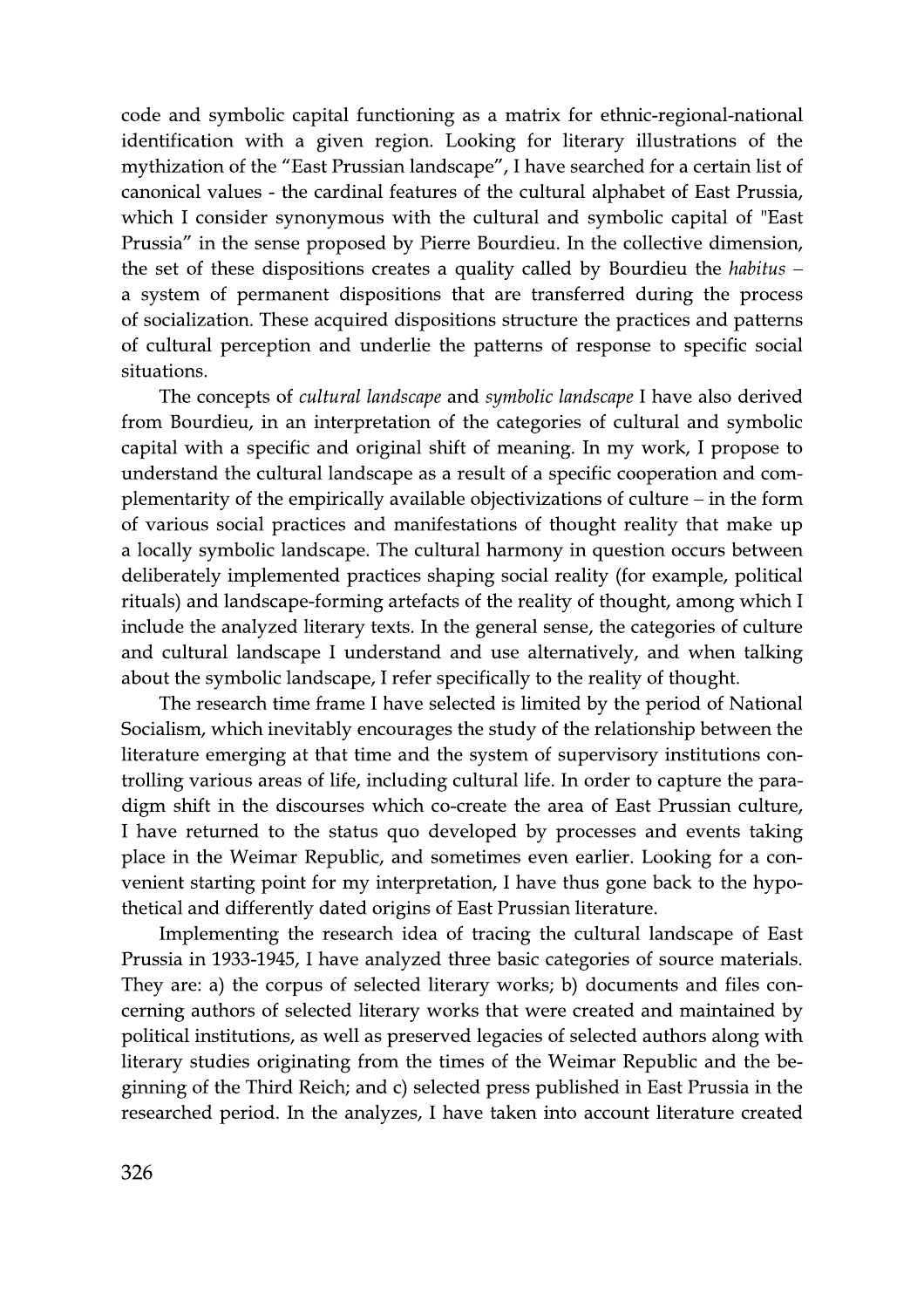not only by writers living in East Prussia, but also by those who left this province, but socialization of whom mainly took place in the East Prussian province, and thus was marked by the impact of landscape, regional culture and local traditions. In the selection of literary material I have followed the criterion of typicality and representativeness. Therefore, I have tried to include the literature written by the authors of various social provenance, adhering to diverse political sympathies and characterized by different artistic qualifications. Among the analyzed literary texts there are the works of writers associated with East Prussia by both a wide range of recipients living in the province, as well as readers from beyond its borders. Undoubtedly, this group includes such authors as Ernst Wiechert, Agnes Miegel, Alfred Brust and Paul Fechter. On the other hand, *poetae minores* are a special feature of the literary landscape of a given region, because most often they are the ones closest to their regional readers. Therefore, in the process of recording the history of literature in East Prussia and searching for a specific *genius loci* of the region, I have devoted special attention to this group of writers. Among the literary works belonging to the abovementioned group, I have included works by such writers as Paul Brock, Martin Borrmann, Gertrud Papendick, Erich Hannighofer, Fritz Kudnig, Charlotte Keyser, Johann Wolf, Agnes Harder, Alfred Karrasch, Hansgeorg Buchholz and Hans Joachim Haecker. An important tool in the selection of literature was also the social criterion. It found its expression in the selection of materials for analysis including the works of writers from different backgrounds and areas of the province, thus reflecting in their work the various East Prussians millieux, including the circles of Eastern Prussian Junker families (Ottfried Graf von Finckenstein).

The analysis of literature created in the 1933-1945 is accompanied by the invariable question about the autonomy and freedom of art, and thus the question of whether and to what extent this literature mirrors the author's reflection on the surrounding world, or whether it stems from the writer's creative imagination. Questions as to how much the creative process of literature can be controlled, and maybe even steered, appear in the context of the aggressive cultural policy pursued by the National Socialists impossible to ignore in scientific research. Literary works were not only the product of a given period, but they also generated meaningful contexts co-shaping the face of the cultural reality of their time. In the discussed period and system, the authors themselves were conscious or unconscious transmitters of ideology, and by their work supported by state cultural institutions they multiplied this system. I have treated the discourse of the press published in East Prussia in the time that I am interested in as a complementary source of reference to the studied literature. Accepting the above-mentioned optics of the school of New Historicism, I see the problem of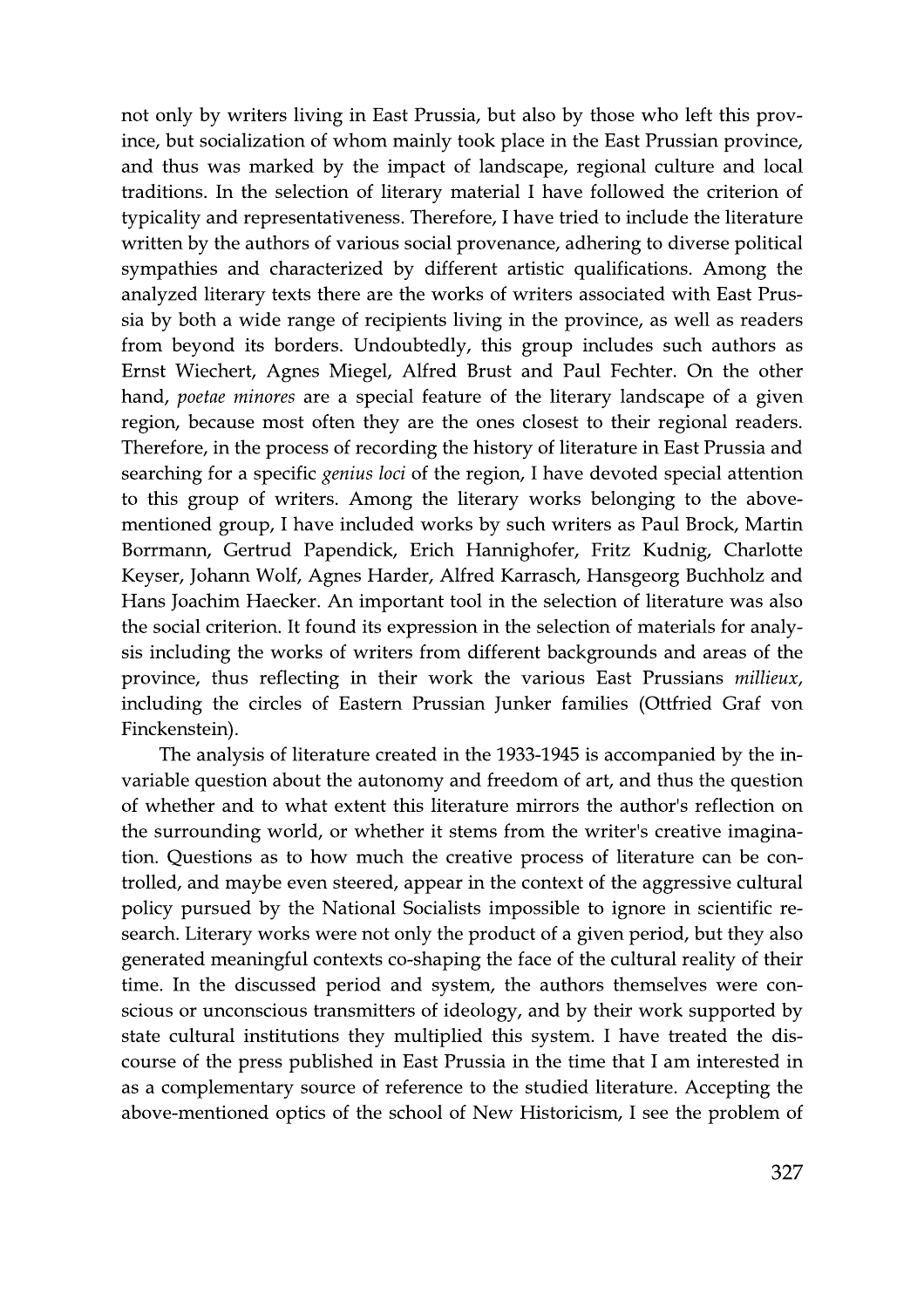multilateral exchange between the text and its historical and cultural context, and treat the literary text as "a statement produced and assimilated within history and inside the history of other products and assimilation", which consequently means that the literary work is not separated from the accompanying historical cultural reality.

Starting from the existing status quo, *i.e.* the leading hegemony discourses in the culture of East Prussia shaped in the course of historical socio-political processes in the period of the Weimar Republic, I have aimed to grasp the changes of discursive paradigms and the formation of new cultural phenomena under the influence of changing historical circumstances, which manifested, among others, in the cultural policy practiced in East Prussia by the Third Reich apparatus.

I have considered the contexts and historical-cultural circumstances of the creation of figures that make up the thought construct of East Prussia to be necessary prerequisites for the questions concerning the influence of the National Socialist ideology on the provincial and regional identity and the appropriation of imaginary spaces by this ideology.

I have defined this construct of the province of East Prussia on the basis of separation of *hegemony discourses* which are constituted by the same cardinal meanings on three levels.

The first of these is the analysis of processes *implemented through deliberate* social activities emerging from the analysis of historical and cultural contexts of the implementation of the Third Reich policies in East Prussia. I have drawn conclusions on the basis of the analysis of historical processes affecting the course of events in East Prussia and the cultural policy affecting the Eastern Prussian society in the 1933-1945 period. A significant complement to the above information is the analysis of the content of articles from selected daily newspapers and periodicals published in East Prussia in the 1930-1944 period. The titles included "Königsberger Hartungsche Zeitung", "Königsberger Tageblatt", "Ostpreußische Zeitung", "Tillsiter Allgemeine Zeitung", "Der ostpreußische Erzieher", "Heimatkalender für den Kreis Labiau", "Ostpreußischer Haus- und Familienkalender" and "Ostpreußischer Bauernkalender". Such a selection was dictated by the desire to analyze the message with which individual publishers, more or less involved in the implementation of the National Socialist ideology, reached different social strata of the East Prussian province.

Another level of discourse has been determined by the analysis of elements of *imaginary spaces*: the myth of the German East and the myth of East Prussia. This issue shall be considered in more detail further in the summary.

The third level results from the analysis of the phenomena that occur due to processes occurring in the unconscious (mental) sphere. Defining them was possible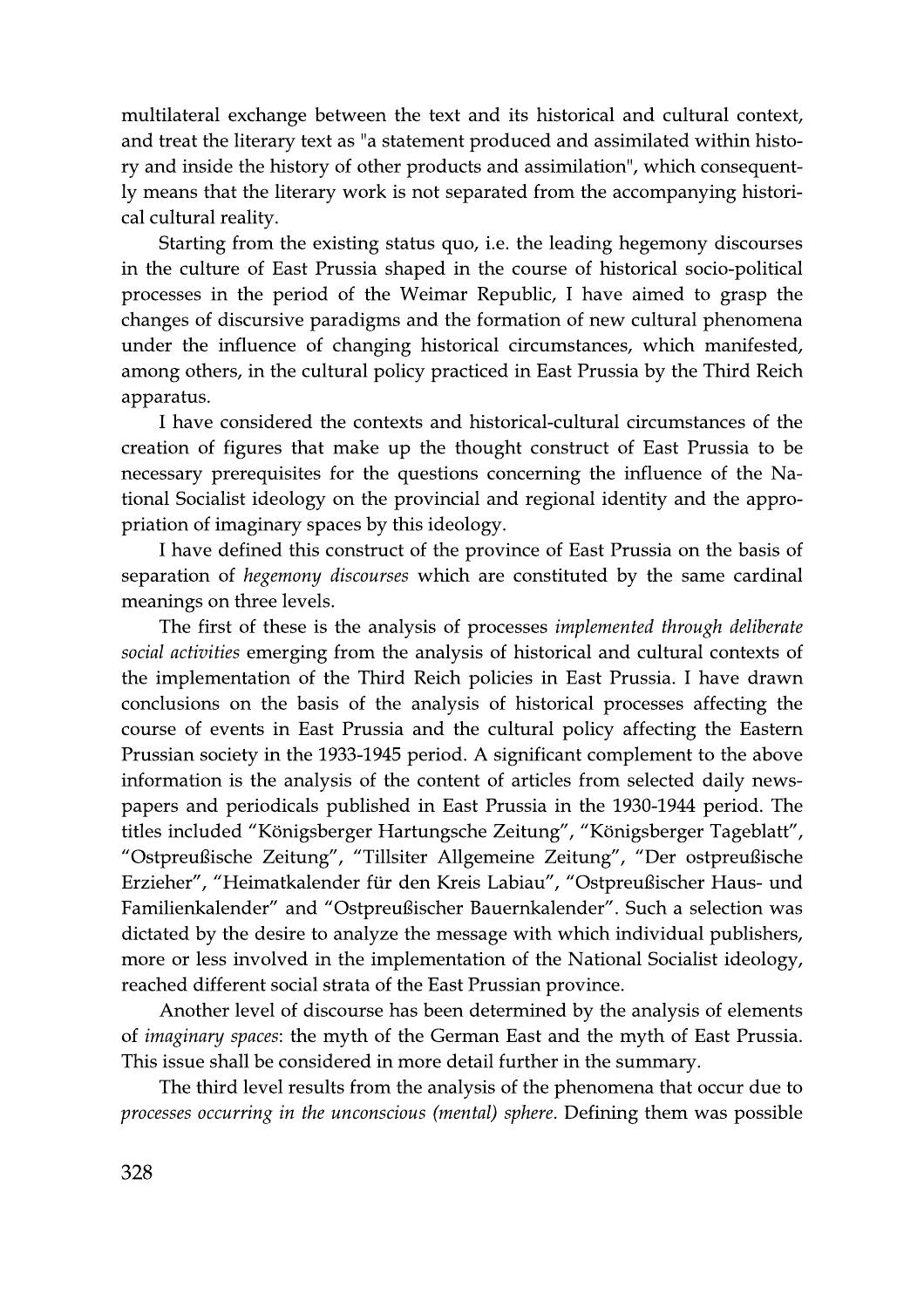once I have recognized the proper meanings condensed in literary works created in the analysed temporal and territorial frameworks. I have assume that a literary text is one of the best source materials enabling understanding of the social and collective way of seeing the world by others, learning about the objectivization of the thinking of people of a given era in the form of images, representations and cardinal symbols. As a product of the imagination of a writer living in a specific historical time, the literary text in a special way condenses in itself the problems of its era and the cultural environment in which it was created. Thus, it collects, duplicates and transmits basic cultural symbols of the era, components of the system of norms and values, and behavior patterns that form the core of the culture of a given time.

As a result of the analysis of the aforementioned source materials, it was possible to distinguish the elements of the leading discourses on the abovementioned three levels and to follow the transformations that they were subjected to during the period of National Socialism.

The end of the 19th century marks the beginnings of national and nationalist reinterpretations of the myth of the German East, consisting of the ideas of the so-called missionaries, German Kulturträger in the east: the concepts of the "bulwark" and "bastion" (Bollwerk) protecting from the threat of the Slavs, and later the idea of the "German national land" (deutscher Volksboden). Although these elements or symbols were present in the discourse concerning all geographical parts of the German East, the experience of World War I and its repercussions in the form of the provisions of the Versailles Treaty had a special impact on the intense transformation of these mental figures and the arrangement of new ones in East Prussia. This had an impact on the emergence of symbols specific to East Prussian culture which soon became its foundations subject to a specific strengthening through an intense process of mythologization.

As part of the expansion of the concept of *Bollwerk*, the image of East Prussia as a borderland (Grenzland) was also used. It was based on emotional ties with the East Prussian homeland (Heimat) which was characterized as a territory which its inhabitants must defend by separating from their neighbors in order to protect their regional and national culture. The image of the national community was based on a triad: the family land  $(Scholle)$  – homeland  $(Heimat/Vaterland)$  – nation (Volk). The idea of Heimat from the Eastern Prussian perspective reflected the "German community" – both the real one, established through local connection with the family land (Scholle), as well as the symbolic, imaginary affiliation with the nation in an ideological sense. The common thread, which in a way connects the two homelands and citizens forming the community of the German nation, was the duty (*Pflicht*) whose individual fulfillment manifested in different ways depending on the position and role of the individual in society.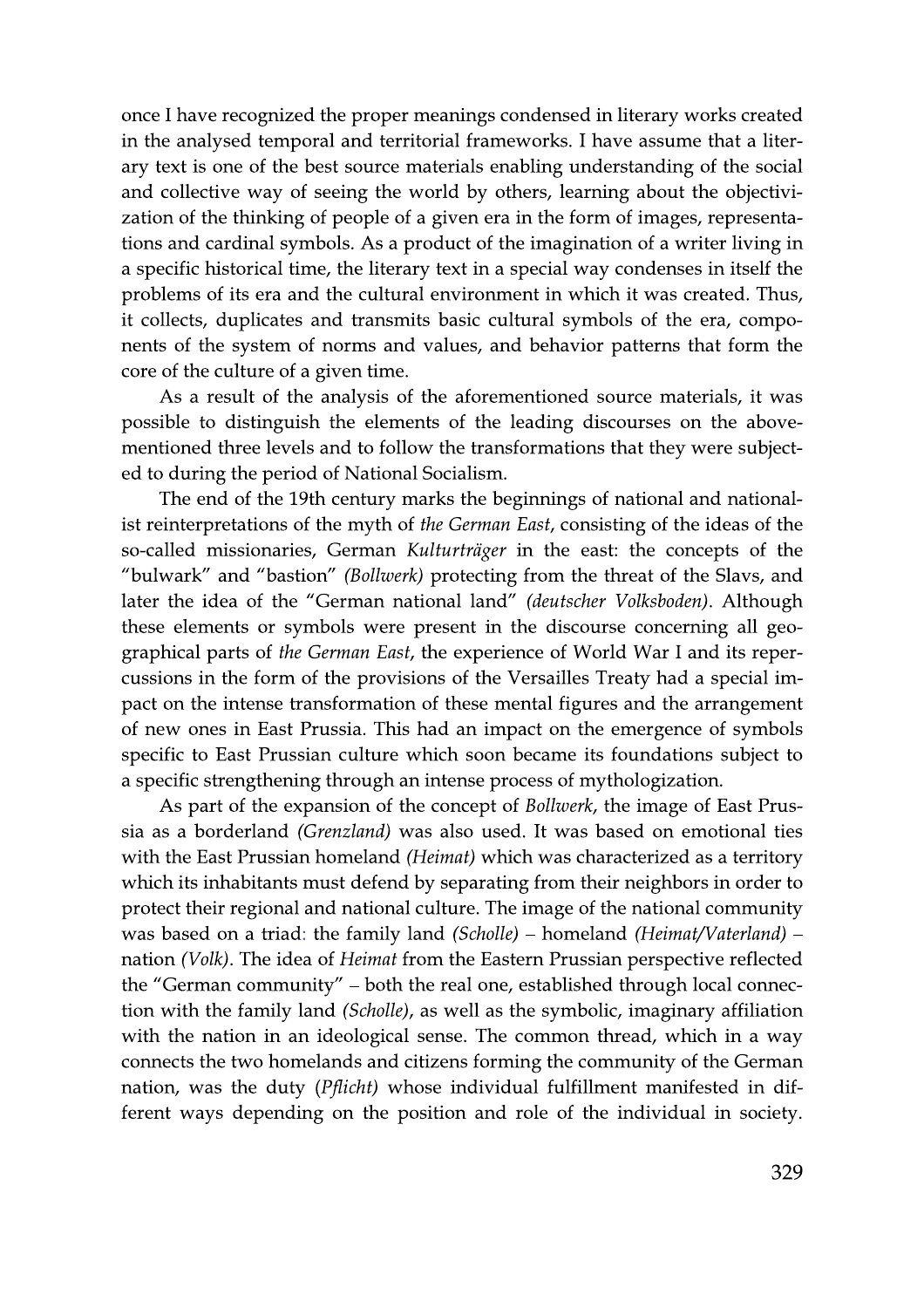Duty (*Pflicht*) that involves fidelity (*Treue*) towards the family land (*Scholle*), and further also to the East Prussian homeland (Heimat) and the ideological homeland *(Vaterland)* in a sense of belonging to the German national community (Volksgemeinschaft) all formed the basic canon of identification of any East Prussian.

The success of the NSDAP in East Prussia was attributed in previous studies on the period of National Socialism to the economic growth and improvement of the life standards of average citizens of this province. Not denying this, I believe that three factors determined the exceptional success of the ideology of National Socialism in the province in question. The first of these was the special location of East Prussia (Ostpreußens Sonderlage) approved by the provisions of the Treaty of Versailles and the related new dimension of the borderland, supported by the myth of the German bastion in the east *(Bollwerk)*. The intensive increase in popularity of NS ideology in East Prussia was also influenced by the dominant Protestant-agricultural millieu and very strong conservative and national traditions present in the province. These factors determined that the development of National Socialism in East Prussia assumed a different direction and was characterized by a different dynamics than in other parts of the Reich. The fact of the special location of East Prussia, resulting from separating the provinces from the rest of the Reich through the "Polish corridor", was used by the socialists both for achieving their goals within the Eastern Prussian province, and for central policies  $-$  as a means of demonstrating the strengthening of power and implementation of the NSDAP foreign policy concept. Treating the Bollwerk as a starting point for the implementation of their policy goals, they based their actions on correlation and handling of three circumstances. At the provincial level, they wanted to strengthen the sense of the need to build and belong to the German national community (*Volksgemeinschaft*) conditional on blood community (arische Abstammung). This need was fueled by a systematic awareness raising policy concerning the threat posed by borderland residence (Grenzlandpropagan*da*) surrounded by dangerous neighbors and  $-$  as a consequence of this fact  $$ a demonstrative exclusion of all strangers not belonging to the community (Ausschluss von 'Gemeinschaftsfremden'). From the level of the Reich's policy, the special location of East Prussia as the most eastern German province was used as a bridgehead for the implementation of the long-term plan of pushing to the east (Drang nach Osten) in order to acquire and incorporate into the Third Reich further areas necessary to expand the German living space in the east (Lebensraum im Osten). Another aspect of NSDAP propaganda was the attempt to attribute the key role to the Eastern Prussian peasants in the implementation of the idea of a "rebirth" of the German state enlarged by the new living space in the east. This is an expression of a large-scale program within the framework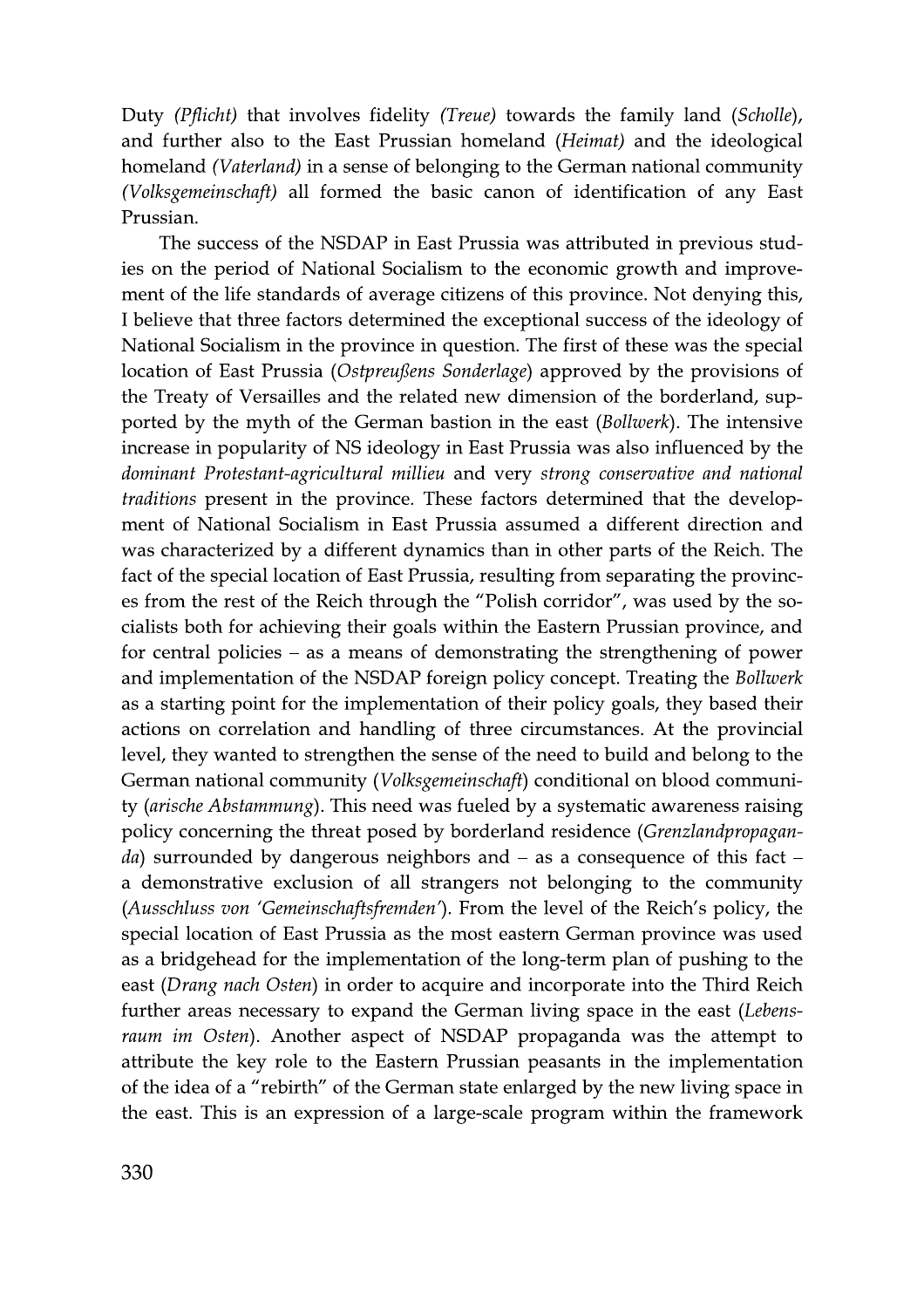of NS policy for East Prussia based on the symbolic capital of such concepts as: the national community (*Volksgemeinschaft*), patrimony (*Scholle*) or the blood and earth conception steeped in Nazi ideology (Blut und Boden).

The way in which National Socialists used the categories of the German East and the myth of East Prussia is evident in the way the two constructs evolve in the period from 1933 to 1945. This evolution was nothing but the shift of meanings within the above-mentioned mental concepts in order to appropriate the imaginary spaces of the German East and create a "new" myth of East Prussia, suitable for shaping the National Socialist vision of the regional identity of the province. The practices of shifting the meanings found within these constructs are, in Roland Barthes' view, the process of creating a new myth. The mythologizing activities within the aforementioned ideas are also examples of the practices of discourse manipulation as stipulated by Foucault. The turning point in the perception of the German East was September 1, 1939. The German East became the starting point of the myth of the German colonization of the East which gave grounds for the historical legitimization of territorial claims in the East. The idea of the *colonization of the East* as a politically conscious enterprise of the Germans, publicized already in the interwar period, was seized upon by Adolf Hitler. He expressed it via the concept of creating additional *living space* through the colonial policy conducted in the immediate foreground of the Third Reich.

In the new interpretation of the idea of the *German colonization of the East*, two elements of the East Prussian myth played a key role. The East Prussian Bollwerk appeared in the new role of the German Eastern mobile *frontier*, which, through the possibility of constant conquest and populating new spaces, was to keep German society in a state of constant youth, dynamism and strength. Further, the idea of the Teutonic Order served as a certain founding myth for the "new" German state space in the East.

The consequence of the key shifts within the Eastern Prussia myth indicated here was a series of propaganda efforts carried out by National Socialists, whose task was to strengthen other elements of the myth in order to legitimize the East Prussian province outside – towards the Reich center – but also inside; the intent here was the strengthening of regional and collective identity of East Prussian community. This ideologization is reflected in the narrative of all the newspapers and periodicals I have mentioned, with the exception of the daily newspaper Königsberger Hartungsche Zeitung, the last issue of which was published on December 31, 1933.

The concepts emerging from the analysis of the cultural landscape create a certain *meta-space* of superior features characterizing the province of East Prussia, and thus functioning as the cultural code and symbolic capital of this province as proposed by Pierre Bourdieu. Considering the fact that authors would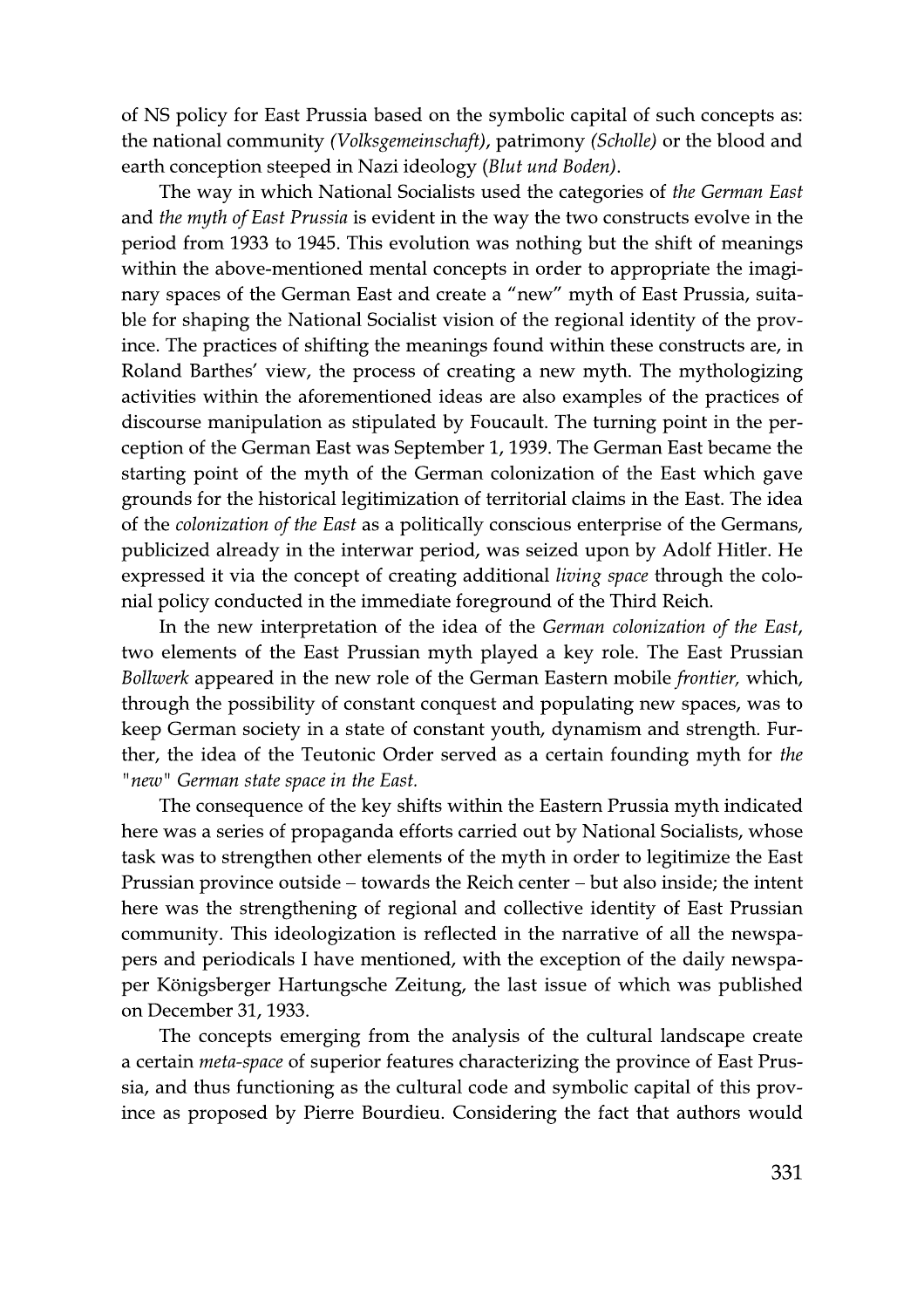build the narrative of the majority of analyzed literary works around the aforementioned notions – native land, patrimony, duty, landscape and the borderland and bastion of Germanness in the East, they can be considered as thematic complexes around which the *hegemony discourses* of East Prussia were formed. The functioning of the indicated discourses, however, was not characteristic only for the duration of the Third Reich. The moment of their appearance in the Eastern Prussian public space dates back to the beginnings of the Keiserreich. The discourses, reinterpreted over time in the context of changing socio-political conditions and influences of the cultural policy pursued by the National Socialists, have changed their meanings. Transitions of meanings have taken the following directions: fatherland (Heimat) versus the national community (Volksge*meinschaft*), patrimony (*Scholle*) versus ideological blood and earth (*Blut und* Boden), the bulwark of civilization/bastion of Germanness in the East (Bollwerk) versus drive to the East (Drang nach Osten). The spectrum of intense manipulations of discourse conducted by the National Socialists included also the semantic changes within the World War I myths. The shifting of the meanings of these cardinal symbols aimed at creating a new myth of Eastern Prussia to support the implementation of National Socialist policies both at provincial level (for example, strengthening the identity of the Eastern Prussian community by excluding non-members of the community), as well as central level (for example, the enlargement of space for the German nation with East Prussia acting as a bridgehead for this purpose).

In the center of the main narrative trends of East Prussian literature published in the Third Reich, there are invariable thematic complexes which were of interest to the East Prussian authors also during Wilhelm's reign and in the times of the Weimar Republic – within the "small homeland" literary movement. The distinguishing feature of the East Prussian small homeland and the undeniable element around which the sense of the collective identity of East Peasants was built was the *cultural landscape*. It was constructed as a special kind of historical landscape in the understanding of Friedrich Ratzel, with elements characteristic for the region: Teutonic castles (with a special admiration for the Malbork castle) and memory sites of World War I created in the times of the Weimar Republic, especially the monument commemorating the victorious battle of Tannenberg. An equally important role, and perhaps even the most important role for the bond built with the East Prussian homeland, was played by the natural landscape understood as the countryside, nature and scenery. The natural elements characteristic of this area have in the process of mythologization become East Prussian landscape symbols. The definite icons of the East Prussian landscape include: boundlessness (die Weite), dunes, lakes, forests, cranes, elks, the Curonian Spit, the Romincka Forest and the Trakehnen stud. Separate yet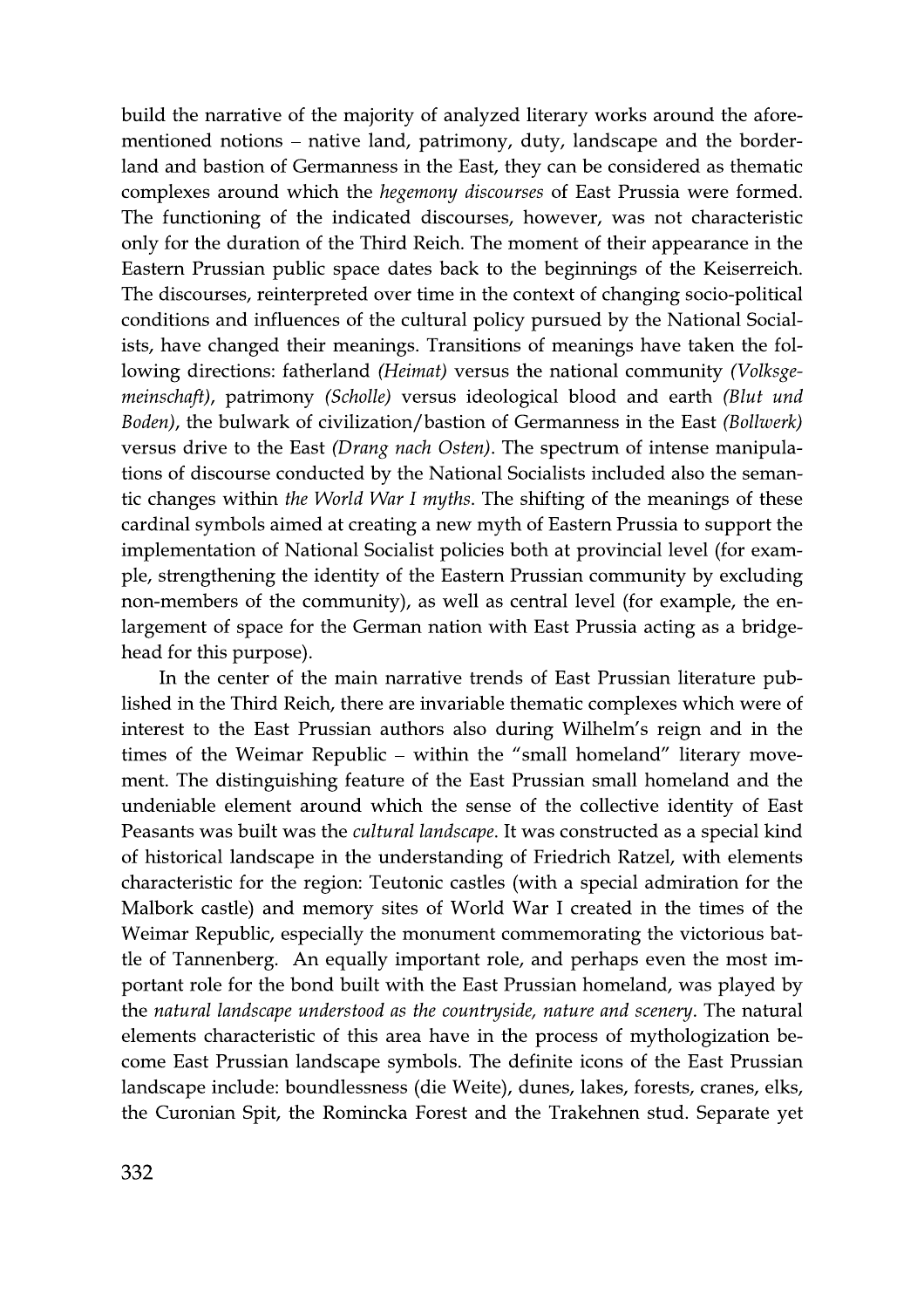permanent elements of the East Prussian landscape were the palace and park complexes owned by the gentry.

In literature published in the Third Reich, the cultural and natural landscape is presented in various literary forms and assumes various functions. First of all, it is an expression of affirmation, fascination with and attachment to the East Prussian homeland. An interesting aspect of how the indicated symbols were propagated was the widely implemented cultural policy leading to the promotion of the East Prussian province and its artists. This was done, among others, through publication of whole issues of special newspapers and magazines appearing in the center of the Reich and devoted to the literature and culture of East Prussia. In this way, the idea of a special role of the German East was promoted; the National Socialists thus assigned it the colonization mission and the task of acquiring new living space for the German nation.

In literary texts, apart from aesthetic values, the landscape was also assigned specific therapeutic and psychological functions. As unpolluted nature – a kind of anti-civilization biotope, it was supposed to be an antidote to psychic wounds caused by the experience of World War I violence (Ernst Wiechert, Die *Majorin* [Mrs. Major], 1934), as well as the violence of the National Socialist policy (Ernst Wiechert, Das einfache Leben [Simple Life], 1939). Literary works show East Prussian nature as an ahistoric element (often with mystical powers) that influences the formation of the raw, melancholic and often "surly" nature of the eastern man (Ostmensch). On the other hand, the natural world can be a source of exceptional, life-giving force (Alfred Brust, *Eisbrand: die Kinder der Allmacht* [The Eisbrands: Children of Omnipotence], 1933; H. Buchholz, Grita, 1934; E. Wiechert, Die Jeromin-Kinder [Children of Jeromin], 1945/1947).

The love for the East Prussian homeland is also manifested in devotion and attachment to the family land/patrimony (Scholle) in relation to which the obligation (Pflicht) is put above all else (Paul Brock, Alles Lebendige muss reifen [All Life Must Age], 1942). The Eastern Prussian rural novel, also known as the novel of patrimony *(Schollenroman)* was present in the canon of East Prussian literature since its hypothetical beginnings dated by Hubert Orlowski to the second half of the 19th century. Authors of such novels written in the period of National Socialism focused their narrative around the heroes who, despite their hesitation, eventually made the decision to return to their homeland separated by the "corridor" from the rest of the Reich – to fulfill their duty towards the "ideological patrimony" (Paul Fechter, Die Fahrt nach der Ahnfrau [The Journey to the Ancestress], 1935; Agnes Miegel, Kathrinchen kommt nach Hause [Katie Comes Home], 1931). Undoubtedly, this type of narrative supported the efforts of the political program to counteract the exodus of the East Prussian population who sought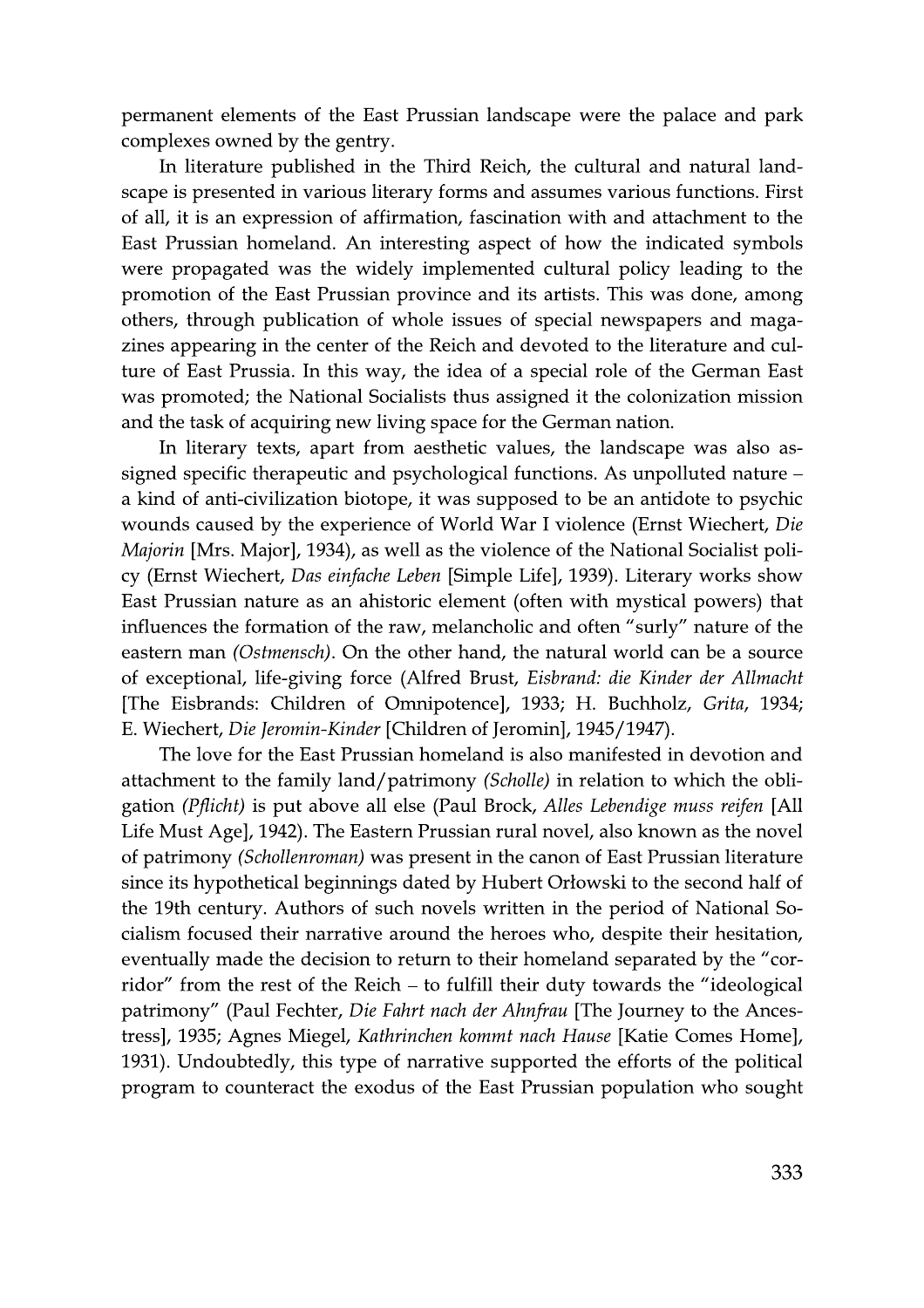better living conditions, especially in the face of economic crisis, which severely affected East Prussia at the turn of the 1920s and 30s.

The role of the peasantry in building the future of the German nation was particularly emphasized in the policy of the National Socialists implemented in East Prussia. A number of novels ideologically imbued with the myth of blood and land (*Blut und Boden*) corresponds with this intention (including Agnes Harder, Neue Kinder alter Erde [New Children of the Old Earth], 1933 and Erich Hannighofer, *Erde* [The Earth], 1936). The ethos of duty towards the native land and family appears in the stories by Johanna Wolff and Ottfried Graf von Finkenstein. It is worth emphasizing that this is a universal phenomenon, common to all social strata in Eastern Prussia, as illustrated by novels Die Mutter [Mother] by Ottfried Graf von Finckenstein (1938) and *Mutter auf Erden* [The Mother on Earth by Johanna Wolff (1933).

Another large thematic complex that appears especially in poetry published in the 1933-1945 period by the authors associated with East Prussia is the theme of World War I. Poems and stories were written and then intensively absorbed by recipients due to numerous reprints in the local press. The authors included Fritz Kudnig (Tannenberg, 1942), Agnes Miegel (Hindenburg, Kriegergräber, "Ostland", 1943), and Arnold Hein (Gloria Victoria! Erzählung aus der Tannenbergschlacht 1914 [Gloria Victoria! Stories of the Tannenberg Battle of 1914], 1934). They describe a sacrificial fight in a sense of duty to defend one's homeland in a glorified and mythologized manner, presenting the victory of Marshal Hindenburg at Tannenberg as the final triumph over the "Slavic element". This topic was used by National Socialist propaganda realizing yet another shift in the components of the East Prussian myth. Styling Hitler as the successor of von Hindenburg, he is presented as the next providential man of Eastern Prussia, a savior from the oppression of the economic crisis and the chief preparing the province to fulfill the key role of the bridgehead in the struggle for living space for the German nation in the East.

This shift from Bollwerk towards Drang nach Osten, which took place in the myth of East Prussia due to the policy implemented by the National Socialists, redefined the function of the Reich's border in the East. The bend that until now had been a bastion took the form of a mobile *frontier*, enabling the colonization mission in the East to populate new spaces and keep the German society in a state of dynamism, strength and constant youth. The key figure for the implementation of this move was the figure of knights of the Teutonic Order which served as a founding myth for the "new" colonization of the German state space in *the East.* In this case, the National Socialists drew the symbolic capital from the early work of Agnes Miegel, above all from her epigonic ballad novel, Die Fahrt der sieben Ordensbrüder [The Journey of Seven Friars of the Order]. An invaluable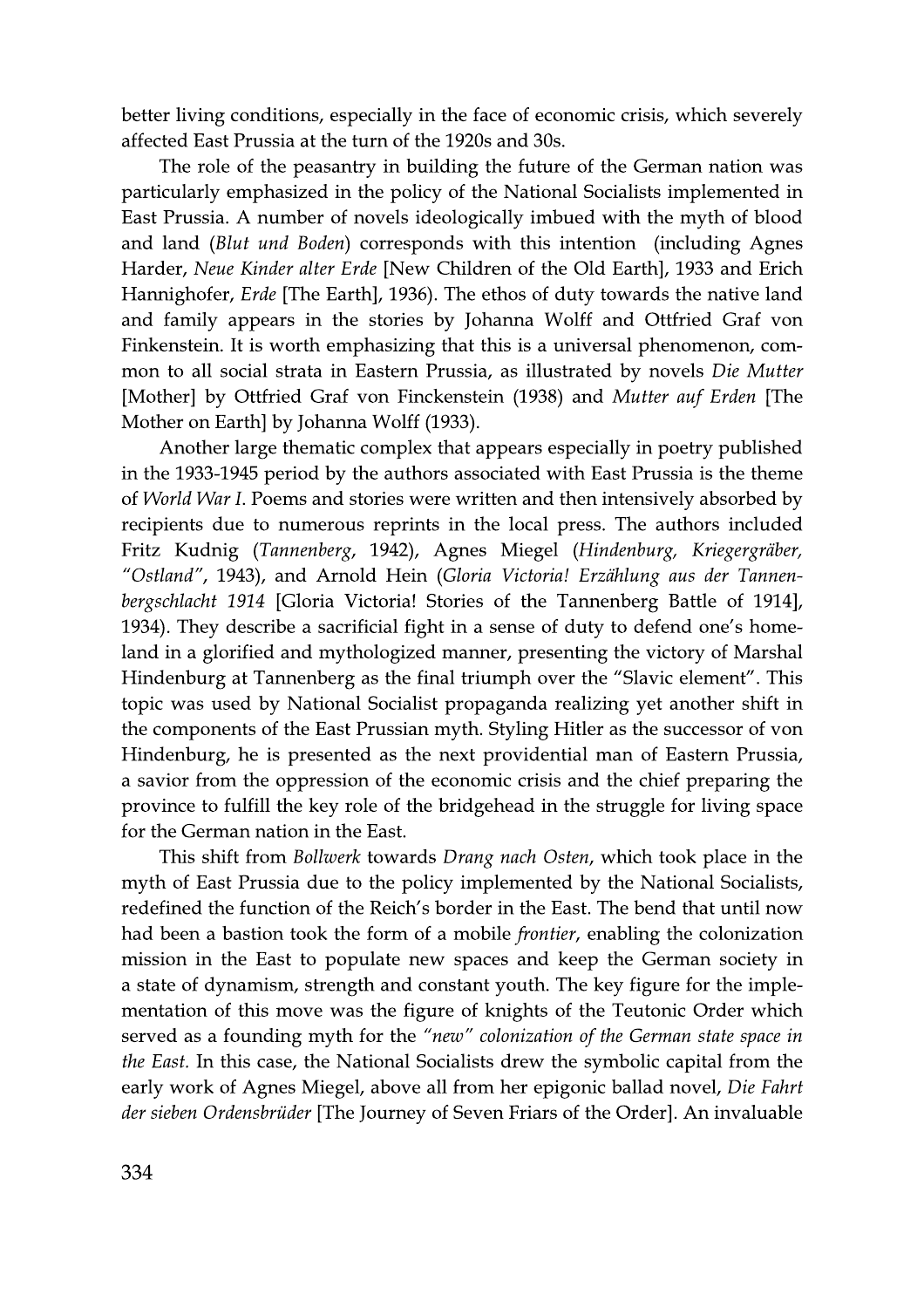role was also played here by literary works that transformed the cultural landscape of East Prussia, marked by the activities of the Knights of the Blessed Virgin Mary, with particular emphasis on Malbork as *Wunderwerk des deutschen* Ostens (Jacob Schaffner, Die Predigt von Marienburg [The Sermons of Malbork], 1931).

A separate thematic complex of East Prussian literature was Königsberg as the only important for the Reich cultural center of the East Prussian region, which the local cultural policy wanted to express (which is visible in the works of i.a. Gertrud Papendick, Vor den Toren, Die Kantherkinder [Before the Gates, The Kanther Children], in: E.M. Sirovatka (Hg.), Königsberg. Die goldene Stadt im Osten [Königsberg. The Golden Town in the East], and Agnes Miegel, Königsberg).

The field of Eastern Prussian literature gathers all the aspects of cultural policy to which Jan-Pieter Barbian refers when describing the institutions of the Third Reich state apparatus and their task of "disciplining" and controlling the creative process of writers. In the discussed power system, the author could act as a medium of National Socialist ideology. On the discursive level, writers whose work was supported and rewarded by state cultural institutions multiplied figures and symbols constituting important components of the propaganda mechanism of power (for instance Agnes Miegel). The authors who intentionally opposed the proposed ideological game were subjected to various repressions (see the case of Ernst Wiechert). Analysis of the corpus of historical source materials, which consist of both documents collected in the Bundesarchiv Berlin Lichterfelde, as well as files kept by NSDAP in cases of individual East Prussian authors, allows to answer the question about the functions of censorship and self-censorship. At the same time it highlights the problem of supporting or repressing specific writers in the public life of East Prussia in the Third Reich. However, in the literature of East Prussia created in 1933-1945, we find a number of items bearing the signs of a clear fascination with Nazi ideology (including Agnes Miegel, An den Führer, Hymne an Ostpreußen, Viktoria [To the Führer, A Hymn to East Prussia, Viktoria], in: the same, Ostland-Gedichte [Ostland Poems], 1943, Alfred Karrasch, Stein, gib Brot! Eine Chronik aus dem *Kampf unserer Tage* [Stone, give us Bread! A Chronicle of the Fight of Our Days], 1935; Parteigenosse Schmiedecke: Ein Zeitroman [Party Comrade Schmiedecke. A Period Piece], 1934; Agnes Harder, Neue Kinder alter Erde [New Children of the Old Earth], 1933). Still, there are thematic complexes around which literary works constantly focus; the notions in the center of the hegemony discourses of East Prussia – from Wilhelm's Reich, through the Weimar Republic, to the Third Reich. Shifts within the meanings of these concepts result from the nature of the implemented cultural policy, which gave an appropriate tone to the interpretations of the works created at the time and reinterpretations of earlier works.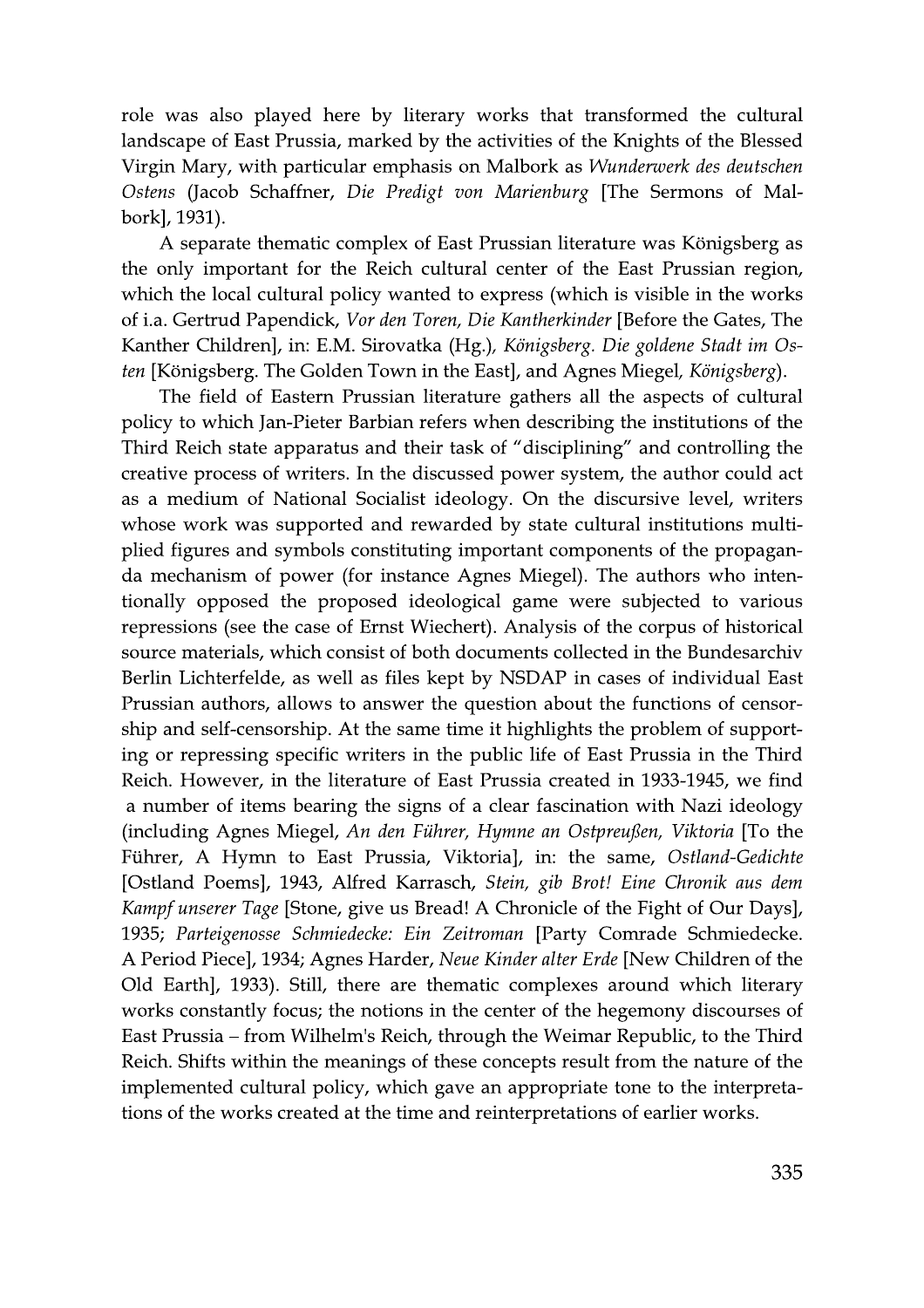The analysis of literary works published during the Third Reich in East Prussia, in the narrative and receptive context of works of Eastern Prussian literature from before 1933, allows us to note the persistent system of norms, values and behavior patterns in specific social situations regarding cardinal matters. These matters included: attitude to the homeland and values determining attachment to it, attitude towards strangers, sense of duty, and responsibility for the land, family or family property. These reactions resulted from the system of values, which consisted of a whole range of components coming from both the so-called sphere of material existence, as well as language, customs, beliefs, art and morality patterns. The presented components are just basic elements, co-creating the image of the human world, unknowingly or consciously accepted in the process of primary and secondary socialization at the time. Literature, as a product of the imagination of a writer living in a specific historical time, in a unique way condensed the problems of the era and the cultural environment in which it was created. Thus, the literary text accumulated, reproduced and transmitted the basic cultural symbols of the era, the components of the system of norms and values, and behavioral patterns constituting the core of the culture of a given time.

I also perceive the aforementioned system of cultural beliefs as an expression of *mentality* characterizing the human community I am studying. National Socialists accurately recognized the determinants of mentality, its fundamental elements and rules determining the course of life in the Eastern Prussian province. Through the mythologizing efforts, they consciously subjected to strengthening all elements distinguishing the East Prussians community, and at the same time treated them as a starting point for implementing the central policy within the province. In the times of the Weimar Republic – following the findings of Robert Traba – National Socialists had to tackle both the "monolithic" and "mosaic" way of understanding and creating an image of the Eastern Prussian province. The time of Nazi supremacy was characterized by the desire to fully homogenize the East Prussian province by excluding all forms of culture other than German.

In conclusion, it can be said that East Prussia was characterized by a certain degree of binarism. On the one hand, the province can be described by means of cardinal and universal features for all peripheries, namely the maladjustment to its current center – in the case of Eastern Prussia to the German Reich from 1933-1945 – both materially and mentally. On the other hand, when it comes to the scale of support for the Nazis, the province is seen as equal to the center which undergoes the process of adaptation to the present, and in many respects even ahead of it.